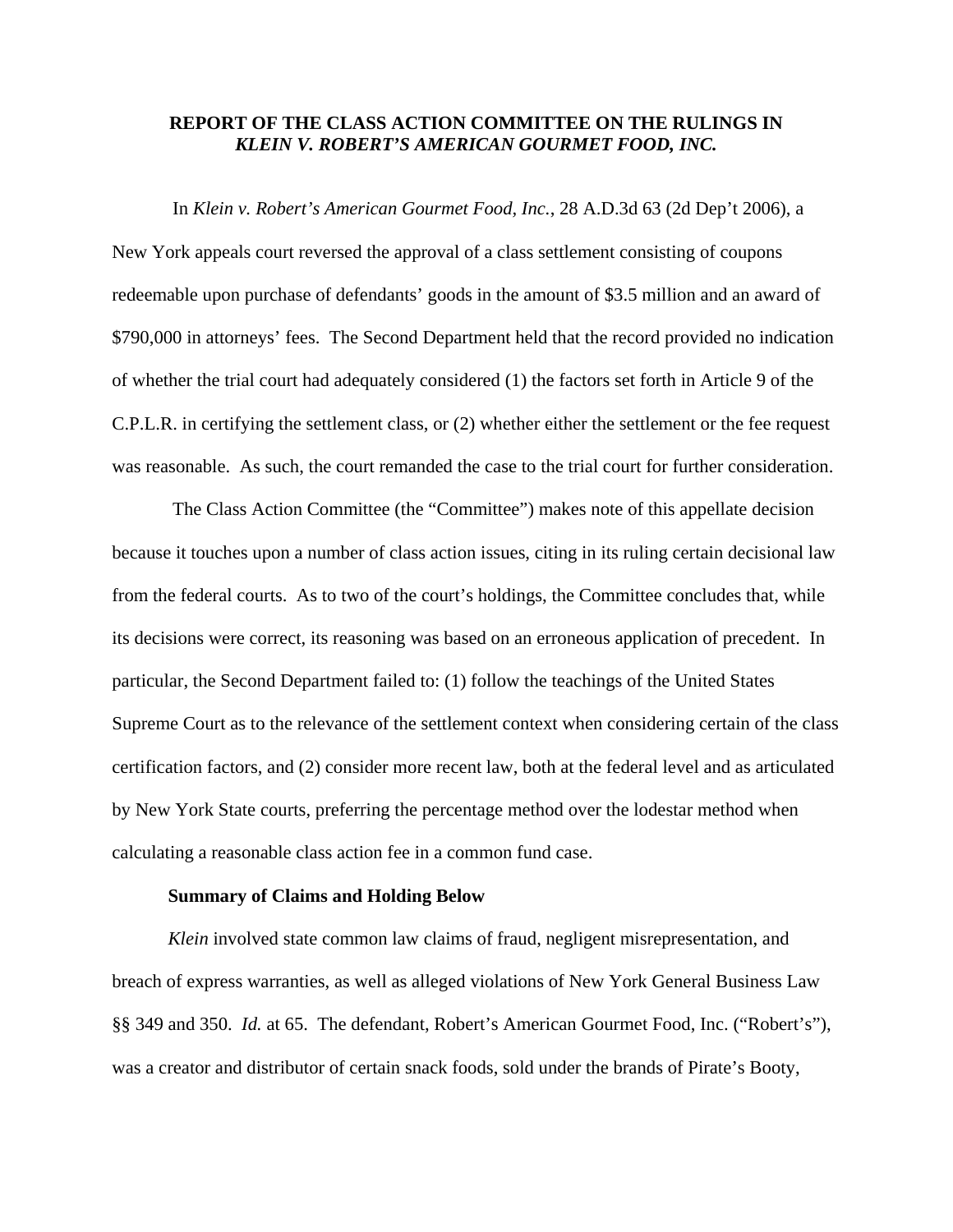Fruity Booty, and Veggie Booty. *See id.* The class action lawsuit arose out of Robert's advertisements that these snacks contained substantially lower amounts of fat and calories than their actual fat and caloric content. *See id.* The Supreme Court of New York conditionally certified a class under C.P.L.R. 901(a)(1)-(5) and 902 for settlement purposes only. That court defined the class as "all persons in the United States who, between January 1, 1999 and October 1, 2002…purchased at retail any of the following products distributed by Robert's American Gourmet Food, Inc.[:] Pirate's BootyTM, Fruity BootyTM, or Veggie BootyTM snack foods." *Id*. at 66 (alterations in original).

The proposed settlement required Robert's to issue and redeem a total of \$3.5 million in coupons for retail purchases of Robert's products. The coupons were to be redeemed at the point of purchase, and each was to be in an amount equaling approximately 20% of the retail price of the product purchased. *Id.*<sup>1</sup> The settlement also authorized the payment of attorneys' fees to plaintiffs' attorneys in an amount up to \$790,000. *Id.*

The appellant was a plaintiff who had originally filed a separate individual action against Robert's, asserting similar claims to those alleged in the class action. Once the class was certified, the appellant became a member of the class in this action because she had been a retail purchaser of at least one of Robert's products. As such, to the extent she remained in the class, the appellant faced release of her individual claims in exchange for the settlement consideration. The appellant filed an objection to the settlement, claiming, among other things, that the

 $\frac{1}{1}$ 

In addition, the products were to be tested at varying intervals for fat and caloric content, with the results reported to class counsel for a period of four years. *Id.* The Second Department made no further reference to this provision of the settlement in its decision.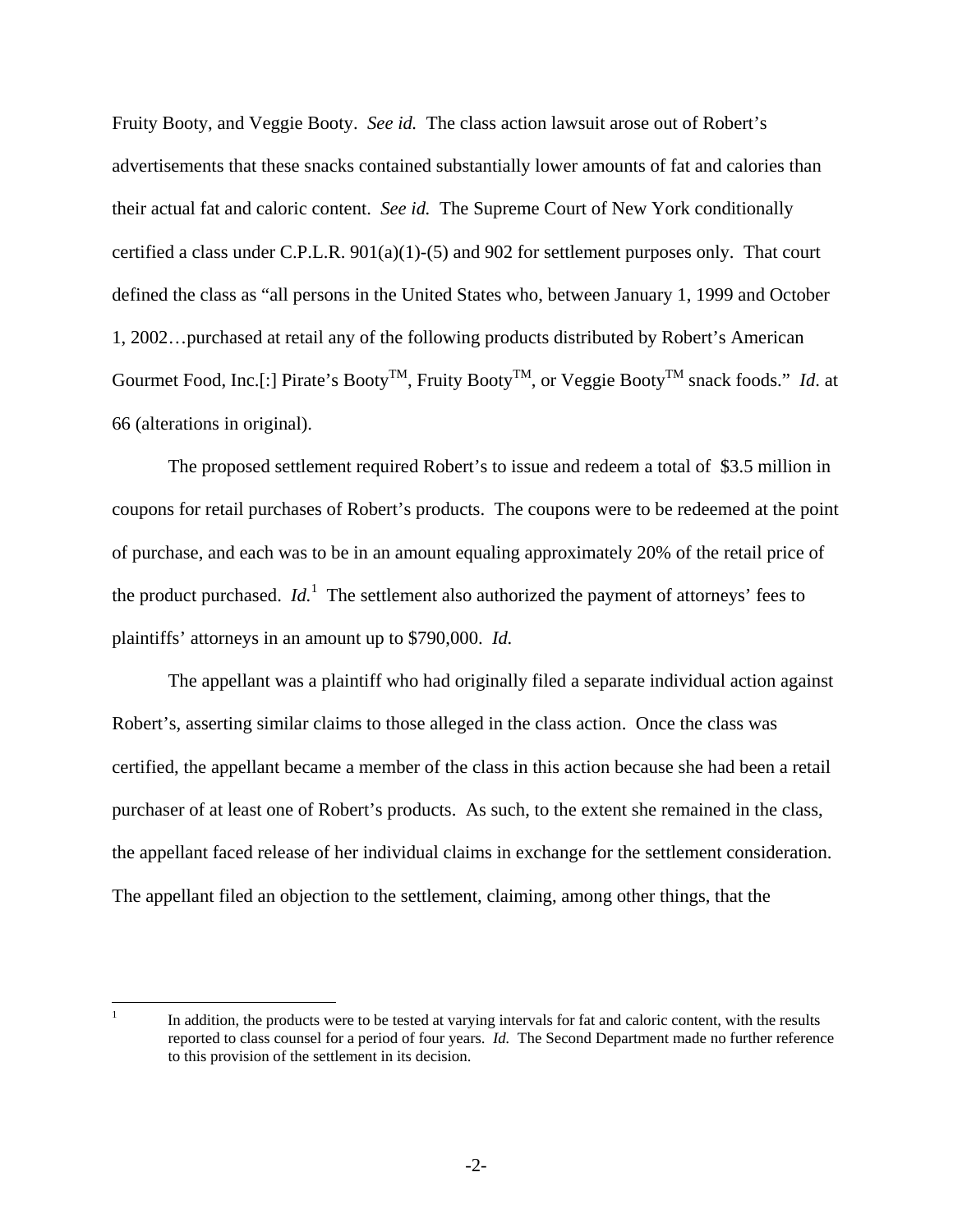settlement of \$3.5 million in coupons provided insufficient value to class members, the proposed notice was inadequate, and that the proposed attorneys' fees were excessive.  $2$ 

The Nassau County Supreme Court approved the substance of the proposed settlement as "fair, reasonable, adequate, and in the best interests of the Class members," dismissed the complaint, enjoined class members from bringing further complaints against Robert's, and awarded \$790,000 in attorneys' fees. *See id.* at 67.

### **The Second Department's Various Rulings**

The Appellate Division began with the threshold issue of whether the appellant had standing to assert her objection, specifically considering the question of whether a class member who has elected to be excluded from the class may "opt back in." In *Klein,* the appellant, after initially "opting out" of the class, submitted a written request to be included again in the class before the final deadline for the submission of requests for exclusion.<sup>3</sup> Citing certain federal court precedents, the Second Department held that if, prior to the end of the opt-out period, "an individual who has opted out clearly and unequivocally makes known to the court a desire to opt back into the class, he or she 'should be able to rescind any prior contrary communication to the Court asking to be excluded from the class.'" *Id.* at 69 *(*quoting *Bailey v. Cost Control Mktg. &* 

 $\frac{1}{2}$  The appellant subsequently filed a second objection, which involved a concern that the settlement could be discharged in a subsequent bankruptcy proceeding. However, by that time the Supreme Court had already issued a final order and judgment and, therefore, had not considered the objection. The appellant does not seem to have incorporated this objection as part of her appeal and the Second Department did not consider it.

<sup>3</sup> The above description is an abridged version of what had happened. As a result of an agreement with another objector, there were two separate, court-ordered opt-out periods, separated by 21 days. *Id.* at 67- 68. The objector's request for exclusion occurred during the interim period, after the first period had expired and before the second period began. As such, the request was arguably untimely. It was also arguably defective because it omitted certain required information. *Id.* at 68. The court's ruling, however, was based on the issue of whether the subsequent request for re-inclusion in the class, prior to the end of the second opt-out period, should have been honored.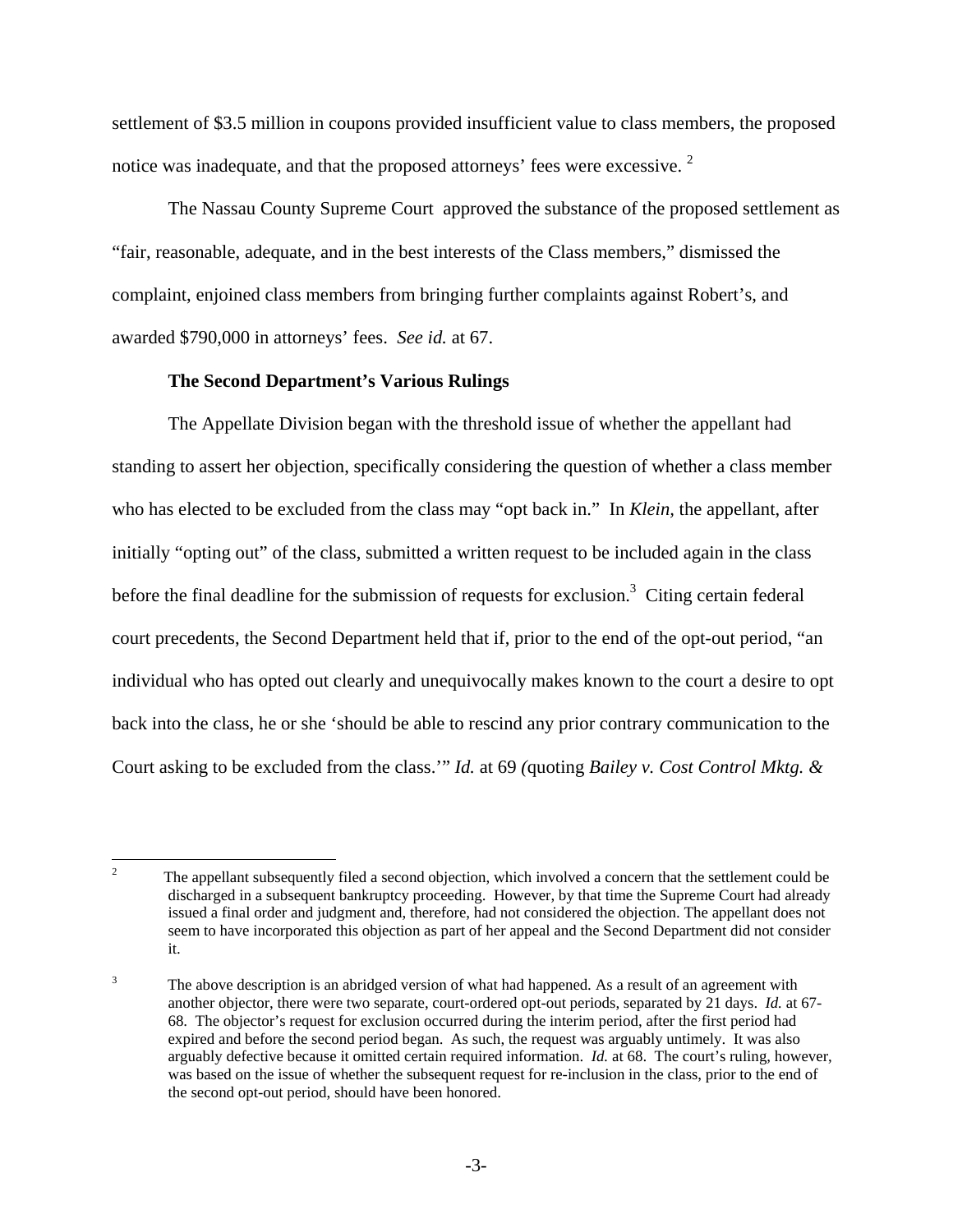*Sales Mgmt. of Va., Inc.,* 132 F.R.D. 435, 437 (W.D. Va. 1990)). As such, the Appellate Division permitted the objector to pursue the appeal.

Skipping over the Appellate Division's consideration of the trial court's certification ruling, which is discussed below, the court then considered the adequacy of the settlement. The Second Department articulated the attributes necessary for a distribution of coupons to form the basis of an acceptable class action settlement. The court held that "[s]ettlements that include fully assignable and transferable discount coupons that can be aggregated and are distributed directly to class members have been approved because such coupons have been found to provide 'real and quantifiable value to the class members.'" *Id.* at 73 *(*quoting *Shaw v. Toshiba Am. Info. Sys. Inc.,* 91 F. Supp. 2d 942, 960-61 (E.D. Tex. 2000)). Such attributes provide the basis for the development of a market in the coupons and thus, as the court noted, provide them with "intrinsic cash value."  $Id<sup>4</sup>$ . The court concluded, however, that there was nothing in the record below in *Klein* showing that "the discount coupons have any intrinsic cash value, or that they may be assigned, aggregated, or transferred in any way." *Klein,* 28 A.D.3d at 73.

The Second Department also noted that the settlement did not direct distribution of the coupons to class members, but, rather, provided that they would be available to the public at large. Again, the court carefully explained that such a provision, by itself, did not warrant rejection of the settlement. Indeed, quoting a respected commentator, 4 Alba Conte & Herbert B.

 $\frac{1}{4}$  The Committee believes that this analysis is far more appropriate than the treatment of coupon settlements provided in the recently enacted federal Class Action Fairness Act of 2005, 28 U.S.C. §§ 1332(d), 1453, and 1711-15 ("CAFA"). In CAFA, the amount of attorneys fees permitted to be awarded is tied to the value of the coupons actually redeemed by class members,  $28 \text{ U.S.C.}$  §  $1712(a)$ , notwithstanding that class members may obtain significant value by selling, rather than redeeming, coupons that are provided with features that facilitate marketability. Although the coupon settlement provisions of CAFA also expressly permit consideration of expert testimony as to the value of the coupons, 28 U.S.C. § 1712(d), it does not permit for exceptions to the redemption requirement. Thus, irrespective of the court's finding of value as to a particular proposed coupon distribution, only those coupons redeemed can be considered with the award of attorneys' fees.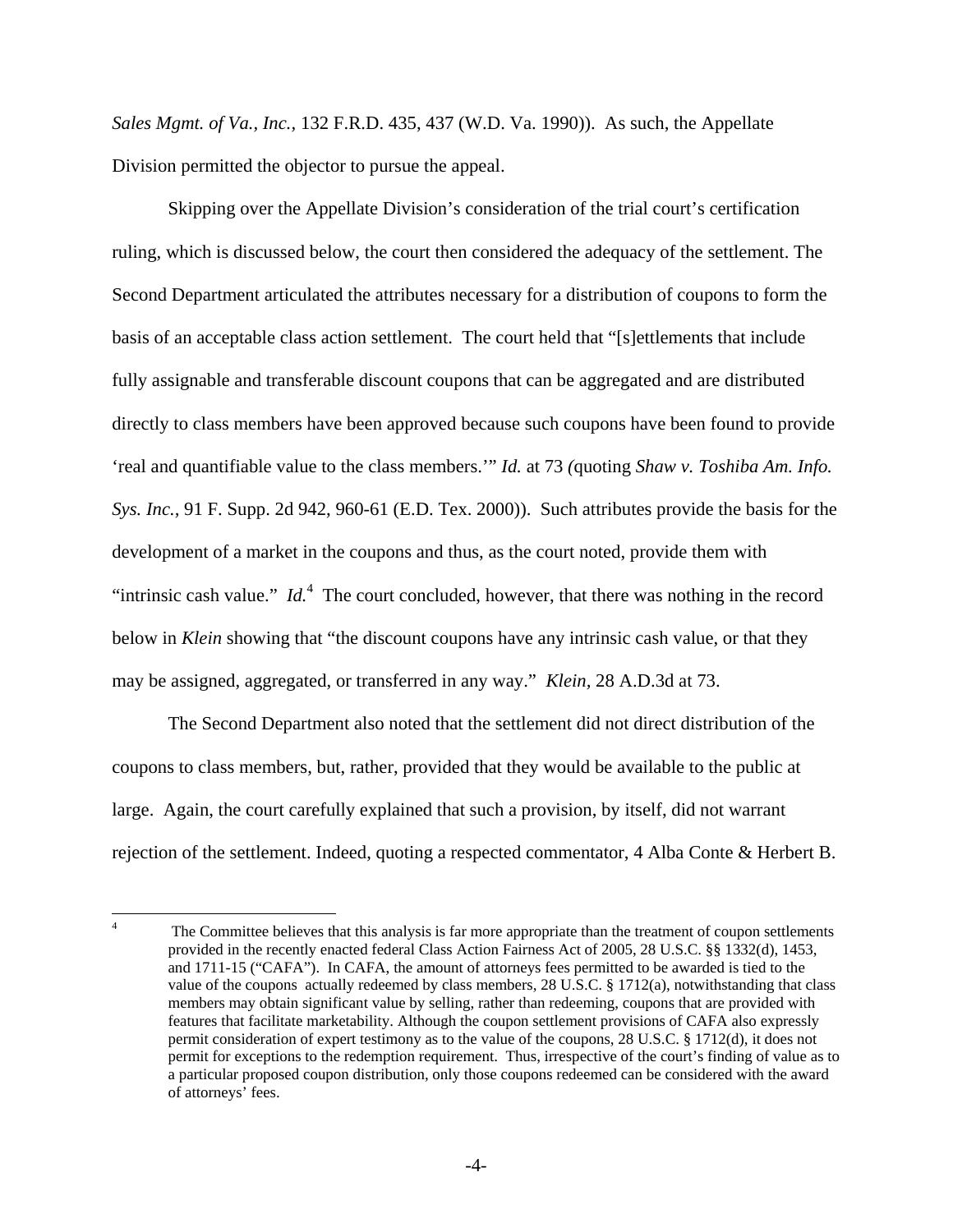Newberg, Newberg on Class Actions § 11:20 (4th ed. 2002), and federal authority, *In re Mexico Money Transfer Litigation,* 164 F. Supp. 2d 1002, 1031 (N.D. Ill. 2000), *aff'd,* 267 F.3d 743 (7th Cir. 2001), *cert. denied,* 535 U.S. 1018 (2002), the Appellate Division further explained that indirect compensation arrangements, known as "cy pres or fluid class recovery distributions," have been approved under certain circumstances. *Klein,* 28 A.D.3d at 73. In particular, "[i]n cases where it is difficult to locate class members or to distribute funds directly to them, a cy pres distribution may prove a useful complement to more traditional distribution formulas." *Id.* at 73-74. However, the Appellate Division noted that the record below was barren of any evidence that the trial court considered "the possibility or appropriateness of a cy pres distribution." Indeed, the Appellate Division concluded, a distribution of such coupons to the general public would unlikely provide even an indirect benefit to class members, given that "they would be the least likely to purchase the Products again now that their higher fat and caloric content has been revealed." *Id.* at 74.

The Appellate Division also concluded that the lower court's approval of the settlement lacked consideration of certain additional necessary factors, including the cost to the defendants of the settlement and an effort to weigh the value of the settlement with the likely recovery at trial, including a consideration of the obstacles to litigation of individual claims. *Id.*

#### **The Court's Ruling on the Supreme Court's Holding on Class Certification**

Relying on the United States Supreme Court's holding in *Amchem Products, Inc. v. Windsor,* 521 U.S. 591 (1997), the Second Department held that even where settlement and not litigation is contemplated, the criteria for class certification must still be satisfied. Indeed, to protect absent class members, those factors "demand undiluted, even heightened, attention."

-5-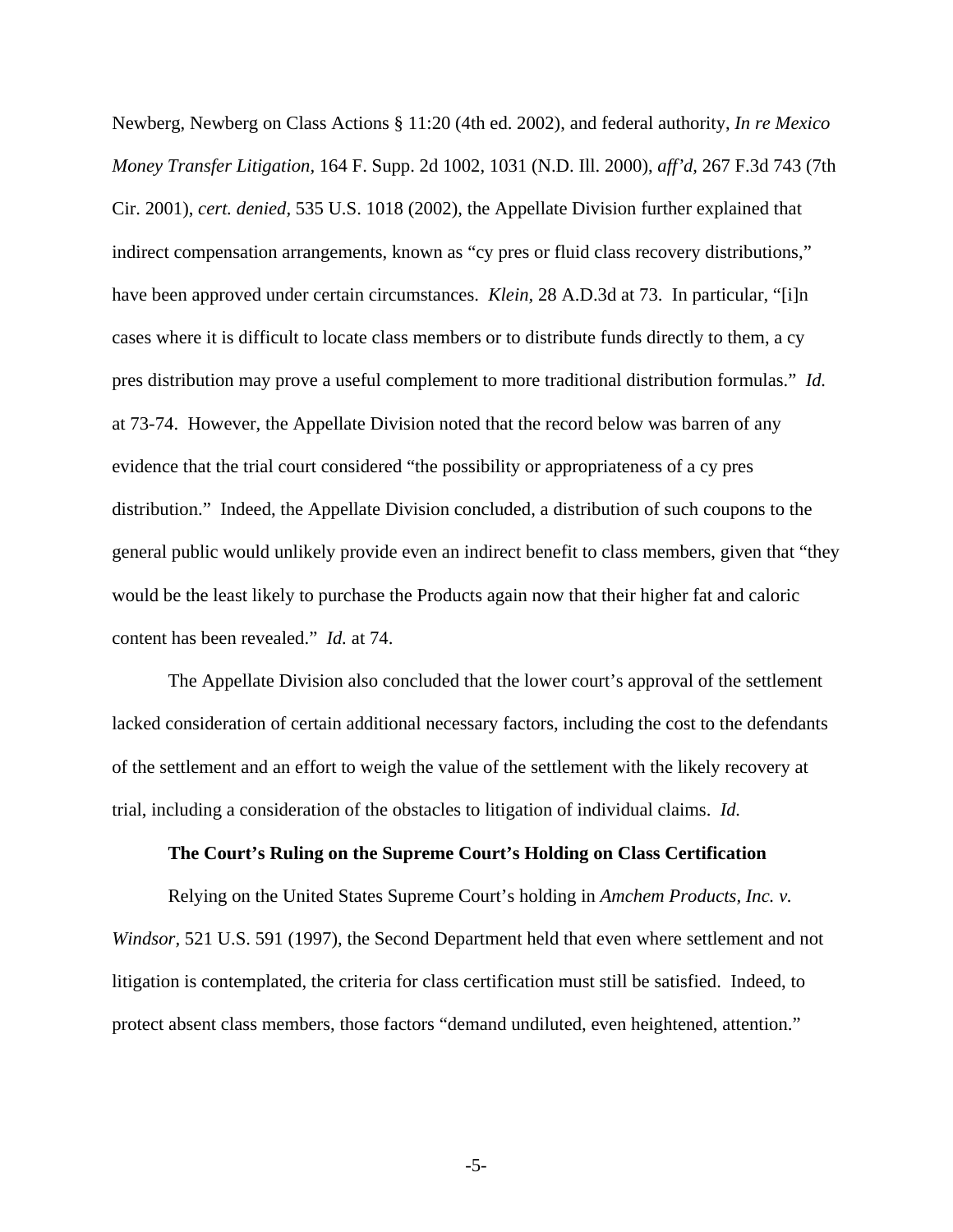Klein, 28 A.D.3d at 70, quoting *Amchem*, 521 U.S. at 620.<sup>5</sup> The court then went on to list the significant certification issues as to which it found no record of consideration by the trial court.

 First, the court noted that class actions cannot be defined so broadly as to include individuals who have not been harmed by the defendants' conduct. *Klein,* 28 A.D.3d at 71, citing*, inter alia, Levitan v. McCoy,* No. 00 C 5096, 2003 WL 1720047, at \*7-8 (N.D. Ill. Mar. 31, 2003). In *Klein*, the class was defined to include all purchasers of Robert's products during the class period. As the Second Department noted, however, "[o]f all the persons in the nation who purchased the Products over that nearly four-year period, there were certainly some, and perhaps many, who did so for reasons wholly unrelated to the Products' advertised fat and caloric content. Those individuals would not have suffered any injury as a result of the defendants' alleged misrepresentations, and therefore their inclusion in the Class suggests that the definition is too broad." *Id.* at 71. The court then stated that, "[t]he Supreme Court apparently did not consider or address that issue." *Id.*

 The Appellate Division also noted, as to the predominance requirement, that each of the causes of action -- save the claim under General Business Law § 349 -- required proof of reliance, an individual issue that could not be resolved in a manner common to the class. The facts in *Klein,* however, were quite unlike those in *Amchem,* in which the United States Supreme Court stated the "[n]o settlement class called to our attention is as sprawling as this one." 521 U.S. at 624. Indeed, the greatest conflicts within the class in *Amchem* involved those between individuals who were presently injured by asbestos and those who were merely exposed to that substance and as to whom it was "unclear whether they will contract asbestos-related disease

 5 The relevant class certification factors considered in *Klein* are those contained in New York C.P.L.R. 901(a). Those factors are analogous to those contained in Federal Rule of Civil Procedure 23(a) and (b). *See Huebner v. Caldwell & Cook, Inc.,* 139 Misc. 2d 288, 292 (N.Y. Sup. Ct. Monroe County 1988).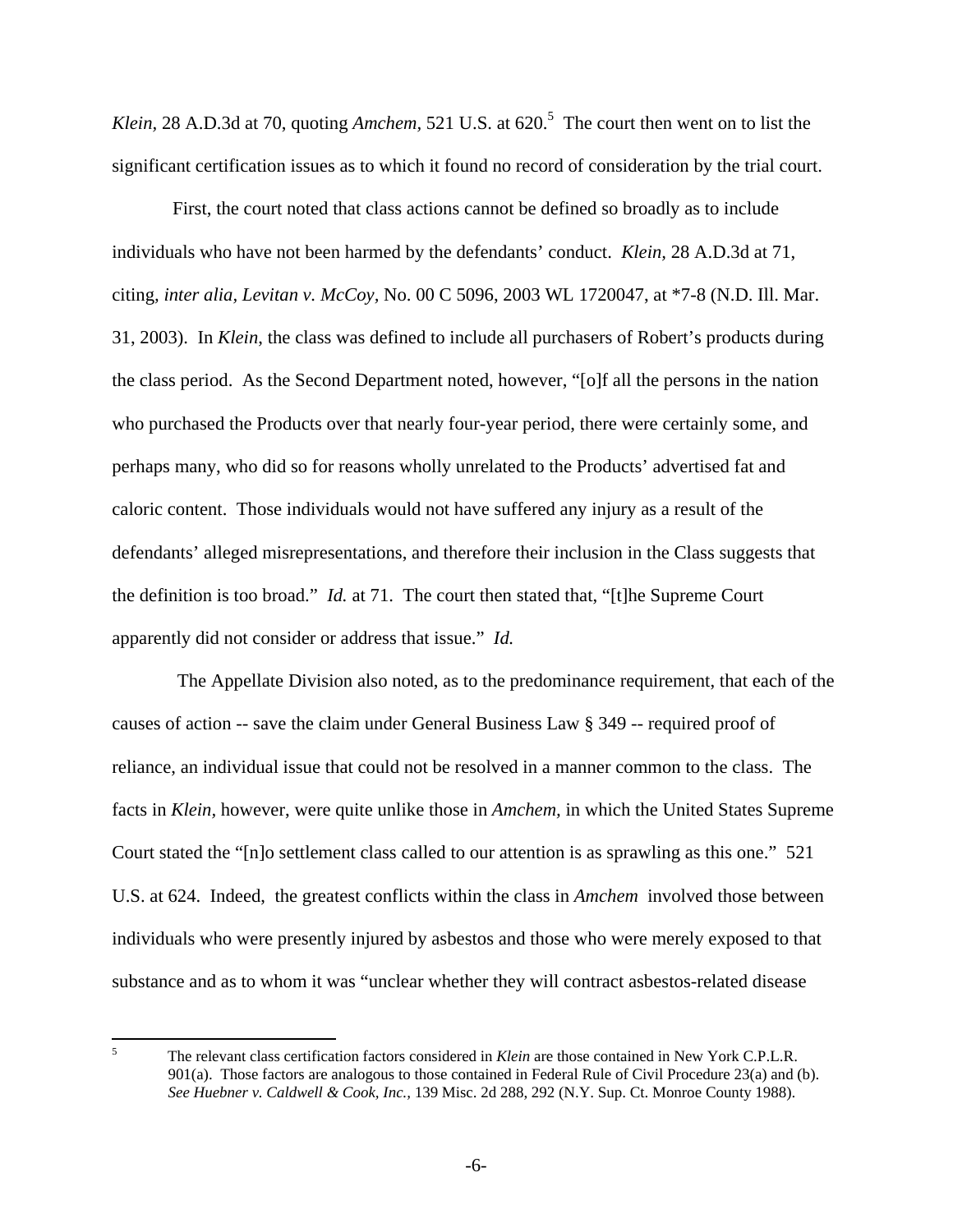and, if so, what disease each will suffer." *Id.*<sup>6</sup> By contrast, the court in *Amchem* held that "[p]redominance is a test readily met in certain cases alleging consumer or securities fraud or violations of the antitrust laws." *Id.* at 625. Indeed, citing case law within New York, the Appellate Division in *Klein* also explained that the existence of individual issues, including reliance, did not necessarily mean that the predominance element could not be met. *See, inter alia, Weinberg v. Hertz Corp.,* 116 A.D.2d 1 (1st Dep't 1986), *aff'd,* 69 N.Y.2d 652 (1987). Also, as noted, at least one of the causes of action alleged in *Klein* did not require proof of reliance.<sup>7</sup> Thus, the reliance issue in *Klein* likely presented more of a manageability issue than one of predominance. However, the court stated, as was true as to all other issues, the "barren record does not provide the basis for the Supreme Court's conclusion that common issues of law and fact predominate over issues affecting only individual members of the Class as defined." *Klein,* 28 A.D.3d at 72.

The Second Department noted that while one of the causes of action was for violation of General Business Law § 349, that statute is "strictly limited in its territorial reach to purchases made in New York." *Klein,* 28 A.D.3d at 72, citing *Goshen v. Mut. Life Ins. Co. of N.Y.,* 98 N.Y.2d 314, 324-25 (2002). Given that the class proposed for certification was national in scope and therefore included individuals "whose available rights and remedies may differ slightly or significantly from those afforded New York purchasers under New York law," the

7 *See also Grunewald v. Kasperbauer,* 235 F.R.D. 599, 606 (E.D. Pa. 2006) (in considering proposed settlement, "[t]he Court finds that, in light of the additional allegations which do not require a showing of detrimental reliance, the common issues of the class predominate over the individual issues of reliance.").

 $\overline{a}$ 6 A related problem was that not all exposure –only members of the class knew they had been exposed and may contract a disease, making it difficult to identify all class members. As Judge Scheindlin has held, there is an implied requirement that the class members be identifiable by reference to objective criteria. *In re Methyl Tertiary Butyl Ether Prods. Liab. Litig.,* 209 F.R.D. 323, 337 (S.D.N.Y. 2002).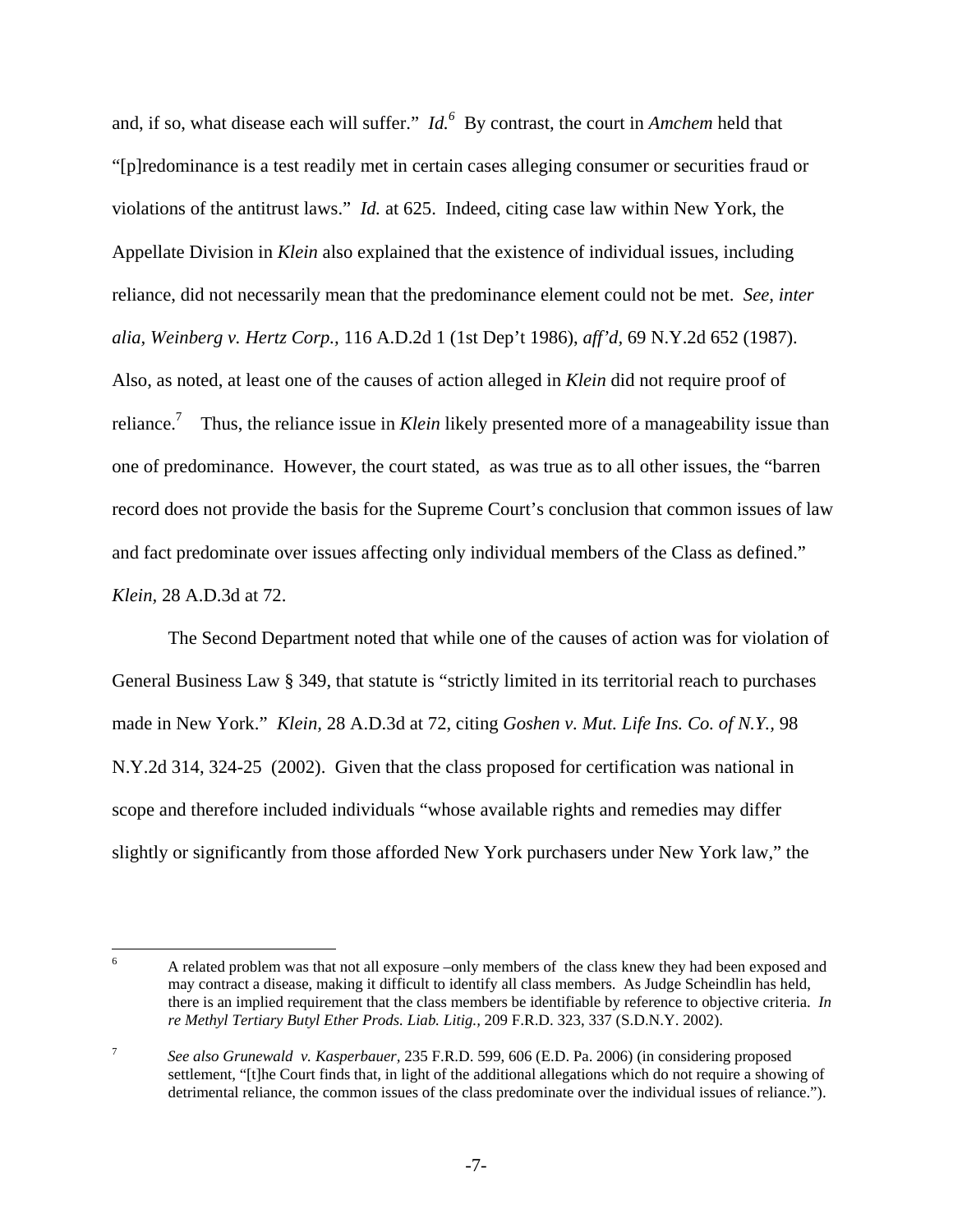court held that the Supreme Court should have taken "those differences into account." *Klein,* 28 A.D.3d at 72.

 The Committee believes that the Appellate Division failed to properly apply the ruling in *Amchem*. The potential differences between state laws, the reliance element of plaintiffs' claims (at least in the context of the facts in *Klein*), and whether all class members possess a compensable claim are all matters that implicate the manageability requirement that must be satisfied as to a litigation class. The United States Supreme Court expressly held that "[s]ettlement is relevant to class certification" and that, in particular, a trial court "need not inquire whether the case, if tried, would present intractable management problems for the proposal is that there be no trial." *Amchem,* 521 U.S. at 619-20 (citation omitted). As applied to the issue of dealing with variations in state laws, "the same concerns with regards to case manageability that arise with litigation classes are not present with settlement classes, and thus those variations are irrelevant to certification of a settlement class." *In re Warfarin Sodium Antitrust Litig.,* 391 F.3d 516, 529 (3d Cir. 2004). That defendants may seek to offer greater consideration to settle potential claims of all class members, whether individual proof at trial would have been required to prove those claims or defendants could have asserted individual defenses to some class members that would have, in the litigation class context, potentially rendered the action unmanageable, does not impugn the certification of the settlement class. In considering that proposed certification, the court would have been required to assume the merits of the claims of the class members, as required under *Eisen v. Carlisle & Jacquelin,* 417 U.S. 156, 157-58 (1974). Thus, the *Klein* court's remand to the trial court for further development of a factual record on this issue is unsupported by prior precedent and authority.

-8-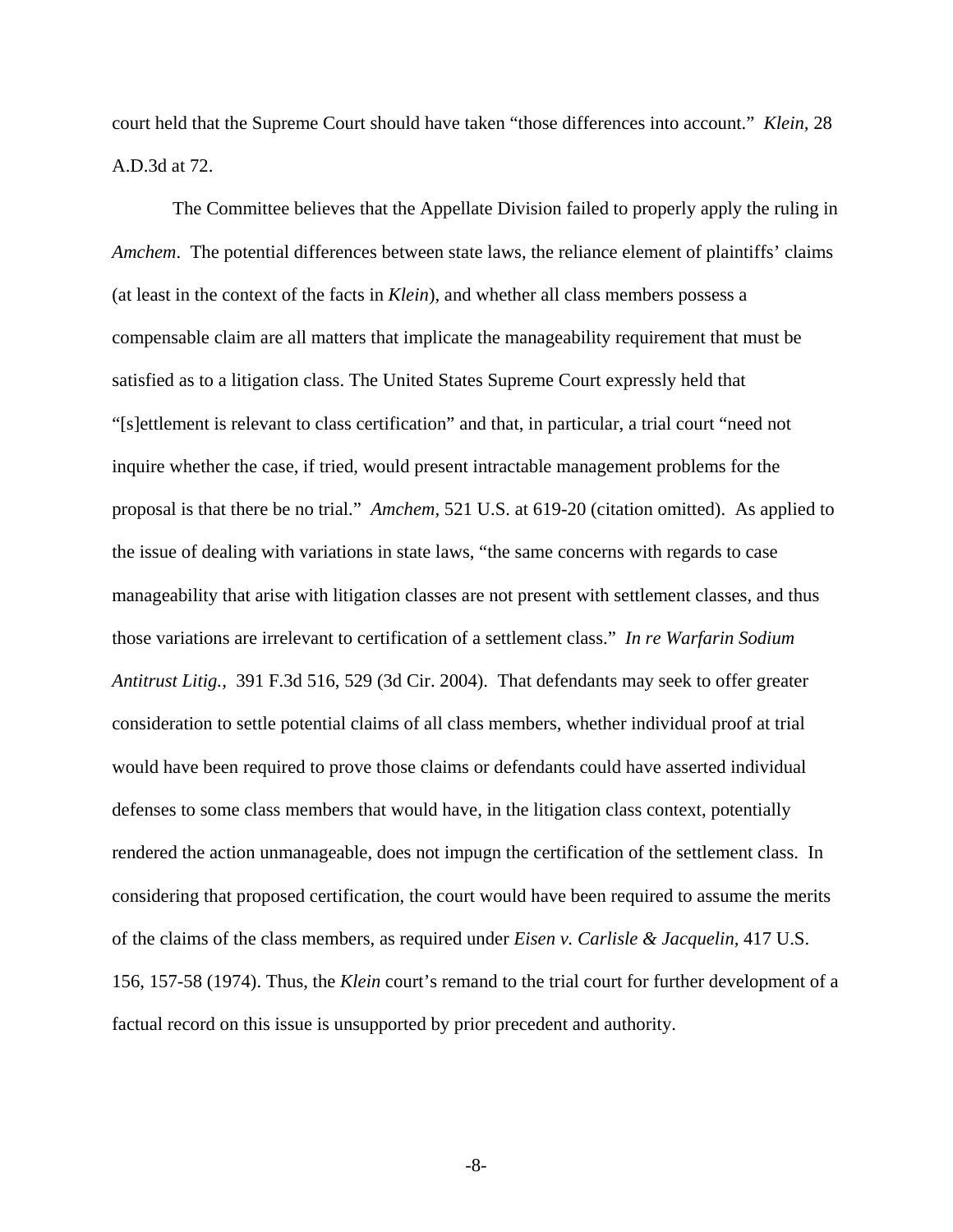## **The Court's Ruling on the Application for Attorneys' Fees**

The Appellate Division held that the plaintiff attorneys submitted insufficient information to the trial court to support its approval of their application for fees, and, therefore, remanded that portion of the matter as well for reconsideration. In particular, the court held that while the plaintiff firms had submitted firm resumes, the identity of, and information concerning, all attorneys who worked on the matter, the total number of hours devoted to the case, and a general description of the work performed, they did not provide a detailed description of the tasks performed by each attorney. *Klein,* 28 A.D.3d at 75. In support of its decision, it cited *Matter of Karp,* 145 A.D.2d 208 (1st Dep't 1989), a case involving an award of attorneys' fees under a feeshifting provision of the New York Mental Hygiene Law, *id.* at 214; and two class action cases decided over twenty-five years ago, *Washington Federal Savings & Loan Ass'n v. Village Mall Townhouses, Inc.,* 90 Misc. 2d 227 (N.Y. Sup. Ct. Queens County 1977), and *Sheridan v. Police Pension Fund,* 76 A.D.2d 800 (1st Dep't 1980).

However, the additional information the Second Department sought could only be used as part of a lodestar approach in awarding fees, based upon a detailed analysis of the work performed in the action, rather than using a percentage of the benefit obtained for the class. Indeed, both of the class action holdings cited by the court noted that, at the time they were decided, the trend had been toward the lodestar analysis in place of using the percentage of the benefit method. *Wash. Fed.,* 90 Misc. 2d at 230 ("[t]his practice of awarding a percentage of the settlement has now been changed."); *Sheridan,* 76 A.D.2d at 801 (rejecting using a percentage of the benefit obtained and using the lodestar method, "the modern Federal formula with respect to awarding attorneys' fees in class actions").

-9-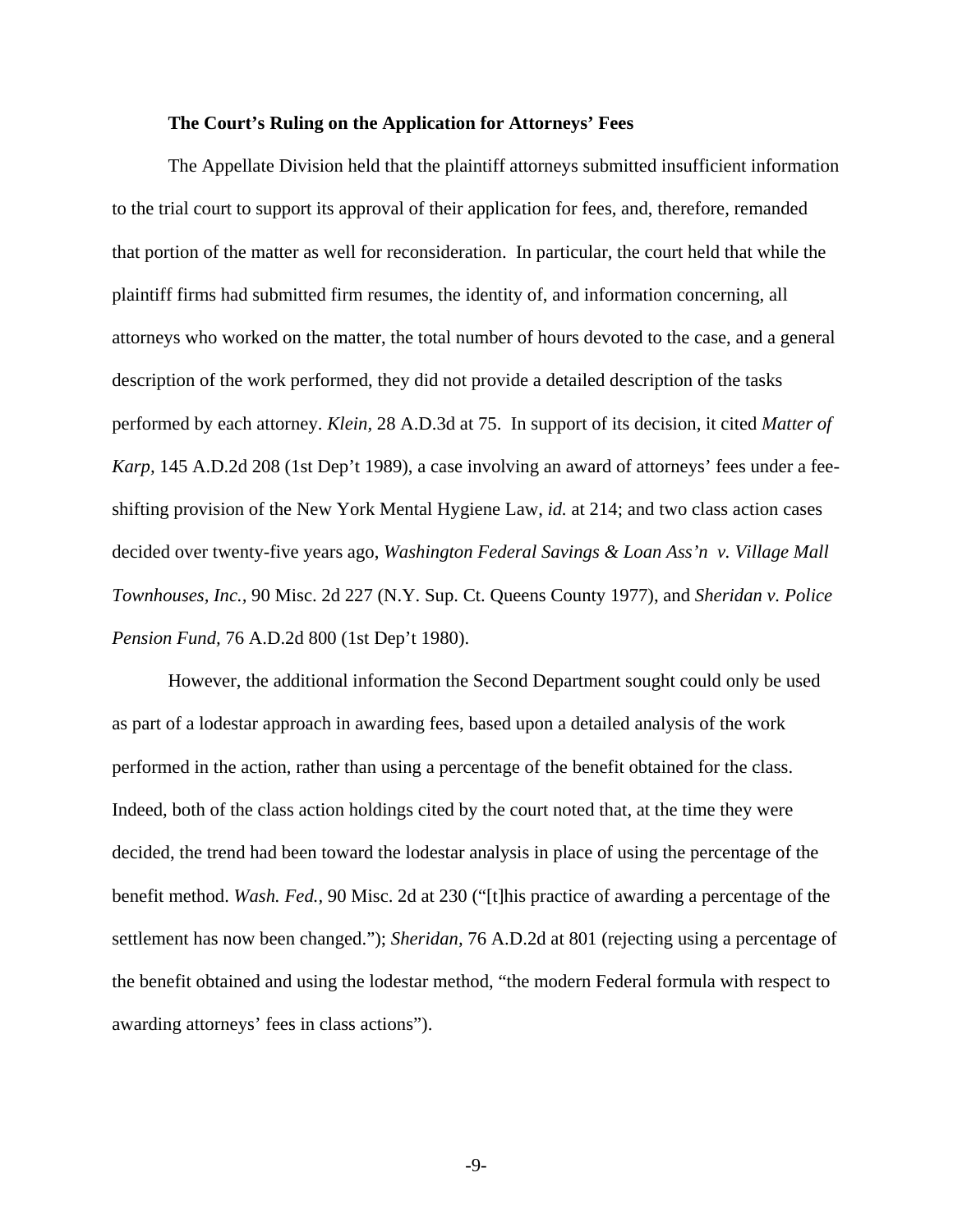The Appellate Division failed to recognize that since the time of those decisions, the strong trend among all courts in class actions in which a fee is based upon the "common fund doctrine,"<sup>8</sup> as opposed to upon a fee-shifting statute, has returned to the use of the percentage of the benefit approach. Indeed, the United States Supreme Court, in *Blum v. Stenson*, 465 U.S. 886, 900 n.16 (1984), while holding that the lodestar approach was proper when attorneys fees were sought pursuant to a fee-shifting statute, stated that, in contra-distinction, "under the 'common fund doctrine,' . . . a reasonable fee is based on a percentage of the fund bestowed on the class."

Since the holding in *Blum*, most courts have returned to use of the percentage method.<sup>9</sup>

In *Goldberger v. Integrated Resources*, *Inc.,* 209 F.3d 43, 48-49 (2d Cir. 2002), the Second

Circuit stated that the use of the "lodestar" method was within the district court's discretion, but

also observed that "the lodestar method proved vexing" and has resulted in "an inevitable waste

of judicial resources." *See also In re Sterling Foster & Co. Sec. Litig.*, 238 F. Supp. 2d 480, 487

(E.D.N.Y. 2002) ("Courts favor the percentage of the fund method because lodestar 'created an

 8 The Supreme Court has recognized that "a lawyer who recovers a common fund for the benefit of persons other than . . . his client is entitled to a reasonable attorney's fee from the fund as a whole." *Boeing Co. v. Van Gemert*, 444 U.S. 472, 478 (1980). This rule, known as the common fund doctrine, is firmly rooted in American case law. *See, e.g., Trustees v. Greenough,* 105 U.S. 527 (1881); *Cent. R.R.. & Banking Co. v. Pettus,* 113 U.S. 116 (1885).

<sup>9</sup> Two federal circuits have ruled that the percentage method is mandatory in common fund cases. *Swedish Hosp. Corp. v. Shalala,* 1 F.3d 1261 (D.C. Cir. 1993); *Camden I Condominium Ass'n v. Dunkle,* 946 F.2d 768, 774-75 (11th Cir. 1991). Other circuits have expressly approved the use of the percentage method. *See Goldberger v. Integrated Res., Inc.,* 209 F.3d 43, 48-9 (2d Cir. 2000); *Gottlieb v. Barry,* 43 F.3d 474 (10th Cir. 1994); *Brown v. Phillips Petroleum Co.,* 838 F.2d 451, 454 (10th Cir. 1988) (citing footnote 16 of *Blum* recognizing both "implicitly" and "explicitly" that a percentage recovery is reasonable in common fund cases); *Harman v. Lyphomed, Inc.*, 945 F.2d 969, 975 (7th Cir. 1991); *Paul, Johnson, Alston & Hunt v. Graulty,* 886 F.2d 268 (9th Cir. 1989); *In re Thirteen Appeals Arising out of the San Juan DuPont Plaza Hotel Fire Litig.,* 56 F.3d 295, 305 (1st Cir. 1995); *In re Rite Aid Corp. Sec. Litig.,* No. 03-2914, 2005 U.S. App. LEXIS 1269, at \*13 (3d Cir. Jan. 26, 2005); *Rawlings v. Prudential-Bache Props., Inc.*, 9 F.3d 513, 515-16 (6th Cir. 1993); *Johnston v. Comerica Mortgage Corp.,* 83 F.3d 241, 246 (8th Cir. 1996). Even the judges of the Third Circuit, where the lodestar/multiplier approach was first developed, have strongly criticized the lodestar method and recommended return to the percentage of the recovery method. *See* Report of the Third Circuit Task Force, Court Awarded Attorney Fees, 108 F.R.D. 237, 254 (Oct. 8, 1985).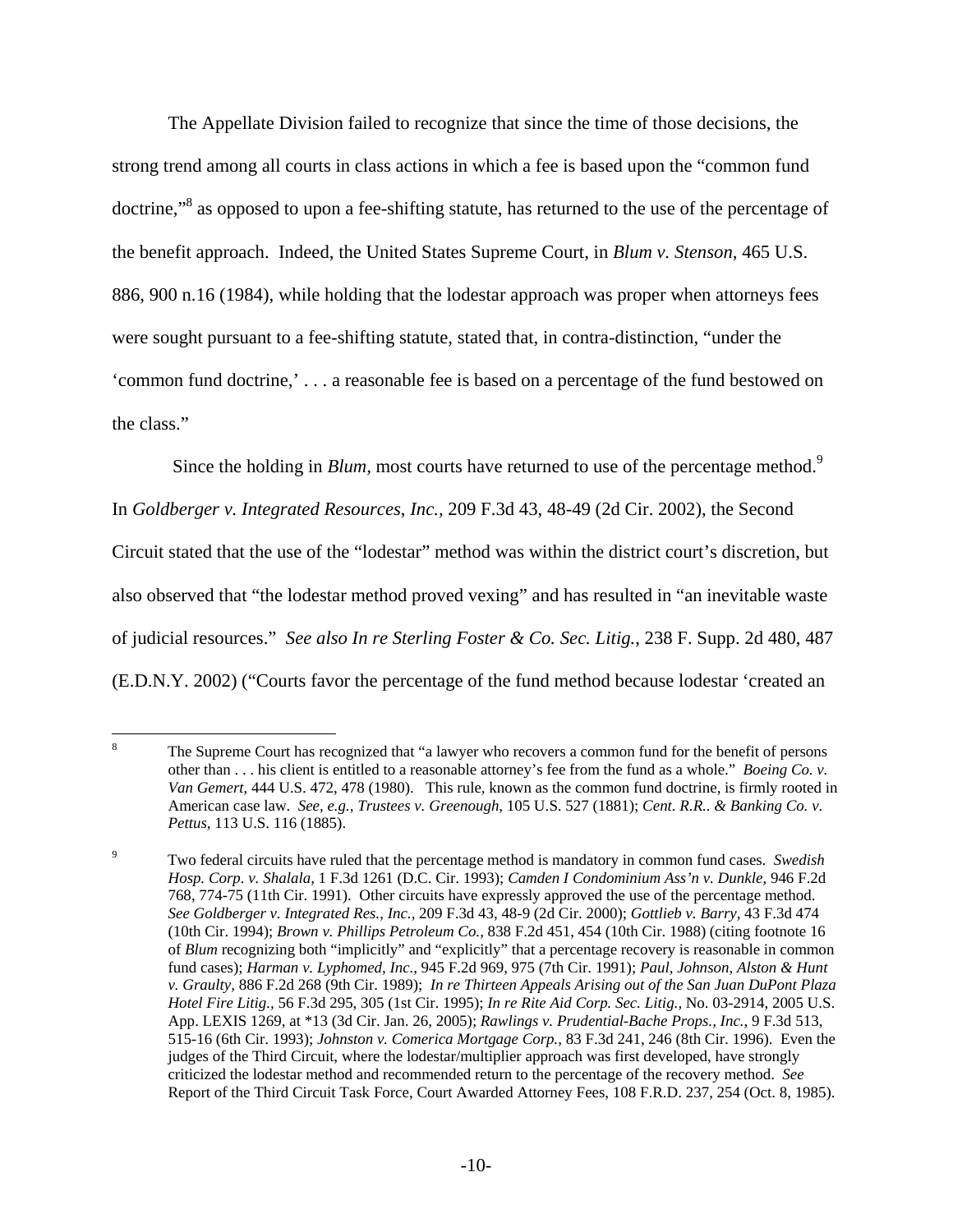unanticipated disincentive to early settlements,' tempted lawyers to run up their hours, and 'compell[ed] district courts to engage in a gimlet-eyed review of line-item fee audits.") (quoting *Goldberger*, 209 F.3d at 48-49). Indeed, the type of information that the Appellate Division apparently believed the trial court should have considered could only have been used for the sort of analysis -- *i.e.* what tasks did each lawyer perform, was the lawyer who performed such task the appropriate one given that lawyer's experience and the level of difficulty of the task, did the lawyer spend too much time on the task? -- that critics of the lodestar approach note wastes judicial resources on an exercise that often amounts to an imprecise hindsight review of staffing decisions and gives insufficient value to what was achieved by the efforts of the attorneys.

 The preference for the percentage of the benefit method is also evident in decisions by New York State courts. Thus, in *Willson v. New York Life Insurance Co.*, No. 94-127804, 1995 N.Y. Misc. LEXIS 652 (Sup. Ct. N.Y. County Nov. 8, 1995), Justice Schackman, in applying that method, held that "the Court notes that federal courts around the country, including federal district courts in New York, appear to be turning away from the lodestar/multiplier approach, and are returning to the more traditional percentage of the recovery approach," at \*90, citing cases and other authorities taking up almost half a page. *See also Michels v. Phoenix Home Life Mut. Ins. Co.,* No. 95/5318, 1997 WL 1161145, at \*31 (Sup. Ct. N.Y. County Jan. 7, 1997) ("In testing the reasonableness of the negotiated fee, the Court first looks to the percentage of the recovery approach.").

To be sure, courts employing the percentage method often also engage in an abbreviated lodestar analysis as a cross-check on the reasonableness of the fee that would result from a particular percentage of recovery, including benchmark percentages some courts employ, focusing on the amount of law firm resources that were expended in obtaining that recovery, but

-11-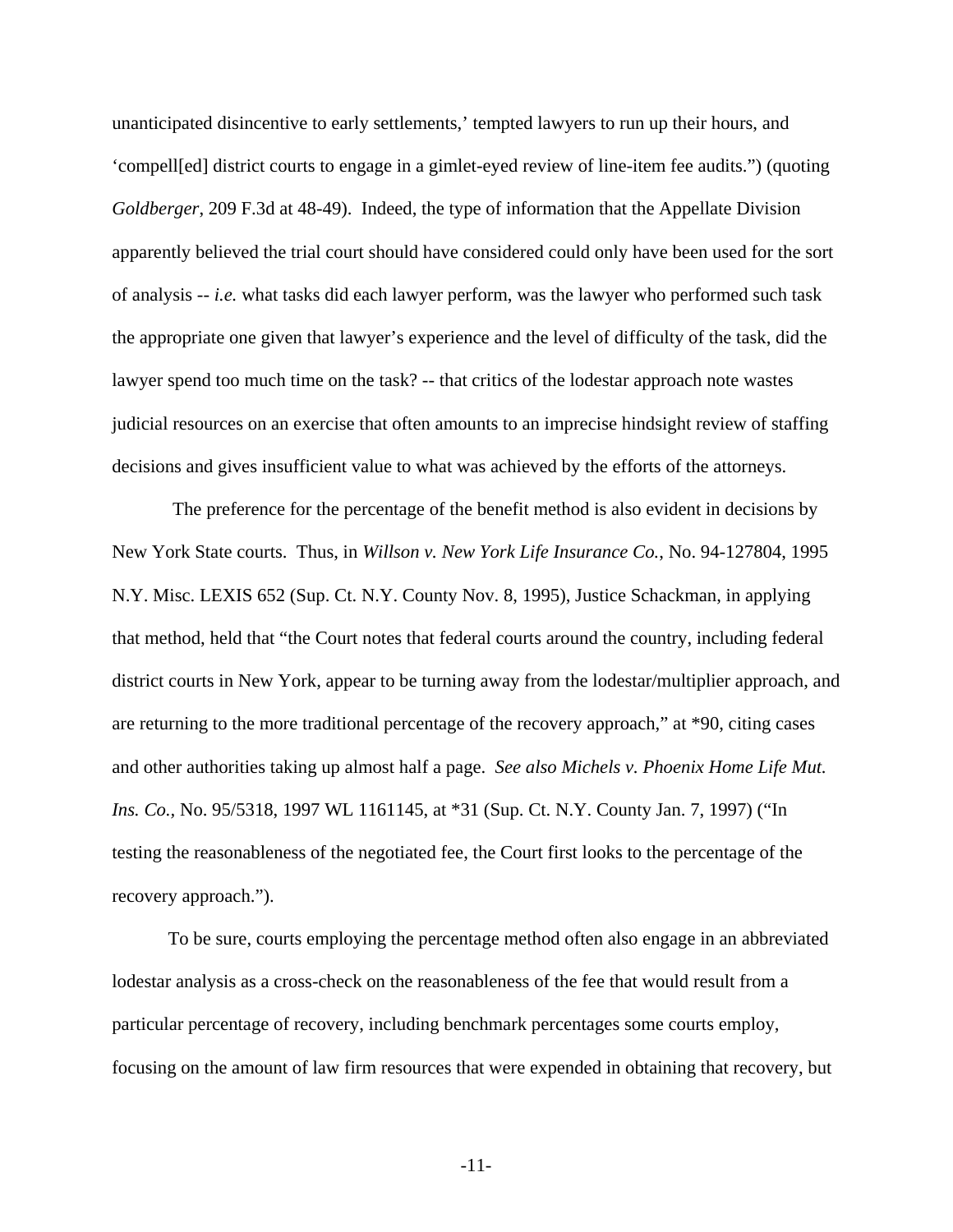without engaging in the sort of tedious forensic audit review required by a full lodestar approach. *See, e.g., Goldberger,* 209 F.3d at 50. However, the Second Department in *Klein* noted that the trial court had within its possession the type of information that would be necessary to perform that cross-check; *i.e.* the total number of hours expended on the case by each law firm applicant, relevant information as to the standing of the firms and individual attorneys who worked on the case, and general descriptions of the work performed by each firm. Thus, the Committee believes that the Second Department's holding that the trial court abused its discretion by failing to obtain information that could only have been useful to a full lodestar analysis, and to remand the case to that court to obtain such information, without any guidance as to factors it should consider in determining whether such an analysis was proper in the circumstances of the case before it, was an error.

This is not to say that the court was not correct in holding that the trial court's decision to approve the award was based on insufficient facts. In *In re General Motors Corp. Pick-Up Truck Fuel Tank Products Liability Litigation*, 55 F.3d 768 (3d Cir. 1995) ("*GM I*"), the United States Court of Appeals for the Third Circuit analyzed an award of attorneys' fees in a class action settlement by comparing the amount of attorneys' fees awarded with the value of a proposed settlement that, like here, consisted of coupons. The Third Circuit in *GM I* concluded that the proposed coupon settlement was not fair and adequate because: (1) the coupons provided no cash value; (2) the coupon settlements benefited different class members differently; and (3) the settlement was not valuable relative to the relief requested, in that the coupons did not address the safety defect that was at the heart of the allegations of the class action. *See id.* at 812-15. This conclusion is similar to that of the court in *Klein* as to the lack of any "indication"